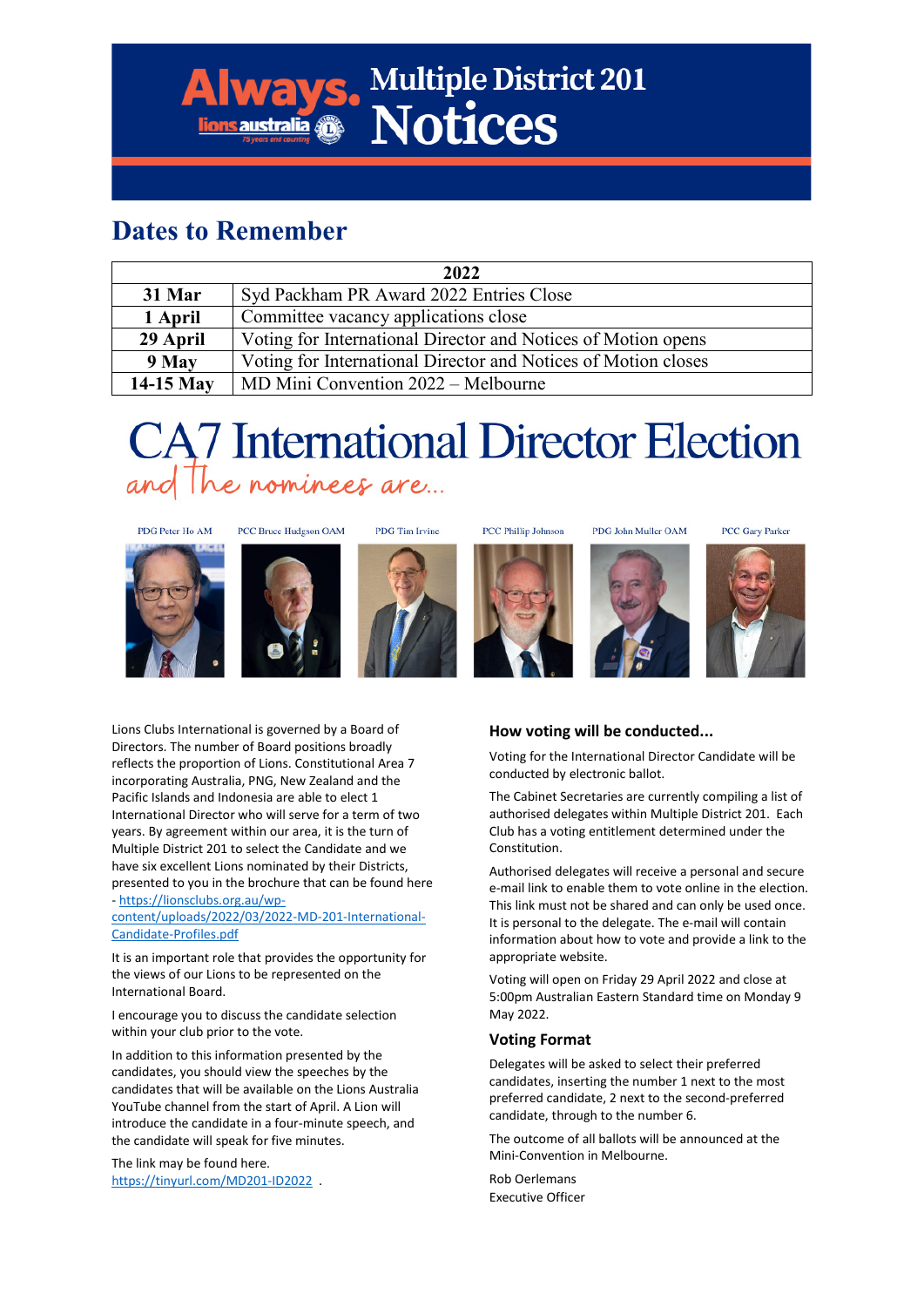





For more information on the Melbourne Mini Convention, visit <https://lionsclubs.org.au/event/lions-australia-mini-convention-melbourne/>

# **Extralia OF** Lions Long Range<br>Development Committee **Applications Now Open!**



Are you a strategic and visionary thinker with a passion for Lions? Are you looking for an exciting opportunity to contribute towards our long-term success? The Lions National Council is seeking to fill four vacancies on the Long-Range Development Committee For more information, please visit - [https://lionsclubs.org.au/wp-content/uploads/2022/02/LRDC-Info](https://lionsclubs.org.au/wp-content/uploads/2022/02/LRDC-Info-letter.pdf)[letter.pdf](https://lionsclubs.org.au/wp-content/uploads/2022/02/LRDC-Info-letter.pdf) 

## **Committee Vacancies**



Vacancies for all MD Committees are always advertised here<br>ionsclubs.org.au/members/resources/committee-vacancies.

The Council of Governors advises applications are invited from Lions in good standing to fill the following vacancies. All Multiple District Committee positions are honorary, & every Lion is encouraged to apply.

**1.** Applications will only be considered if submitted on the current Nomination Form, & received at the Lions National Office by the closing date.

**2.** Intending applicants must obtain a Nomination Form, Position Statement & Person Profile in relation to the position from the Lions National Office or website. Website: http://lionsclubs.org.au/members/positionsvacancies/

Email: info@lions.org.au

Phone: (02) 4940 8033

**3.** All candidates for Multiple District positions shall submit:

- current standard Nomination Form
- Curriculum Vitae

Statement covering the issues outlined in the Position Statement. - This supporting Statement with CV shall not exceed three single sided A4 pages.

#### **4. Nominations must be received by the National Office by email or post no later than 5.00 pm FRIDAY 1 APRIL 2022**

Late nominations will not be considered. - Valid nominations will be considered at the Council Meeting held in May 2022.

All applicants will be advised via the following methods:

**1.** All successful applicants will be contacted by SMS.

**2.** All unsuccessful applicants will be contacted by text message as the preferred method, or by e-mail if not mobile phone number is offered.

**3.** Following the close of the Council meeting, the appointments will be confirmed by letter. A list of Appointments will be available on the website following the meeting